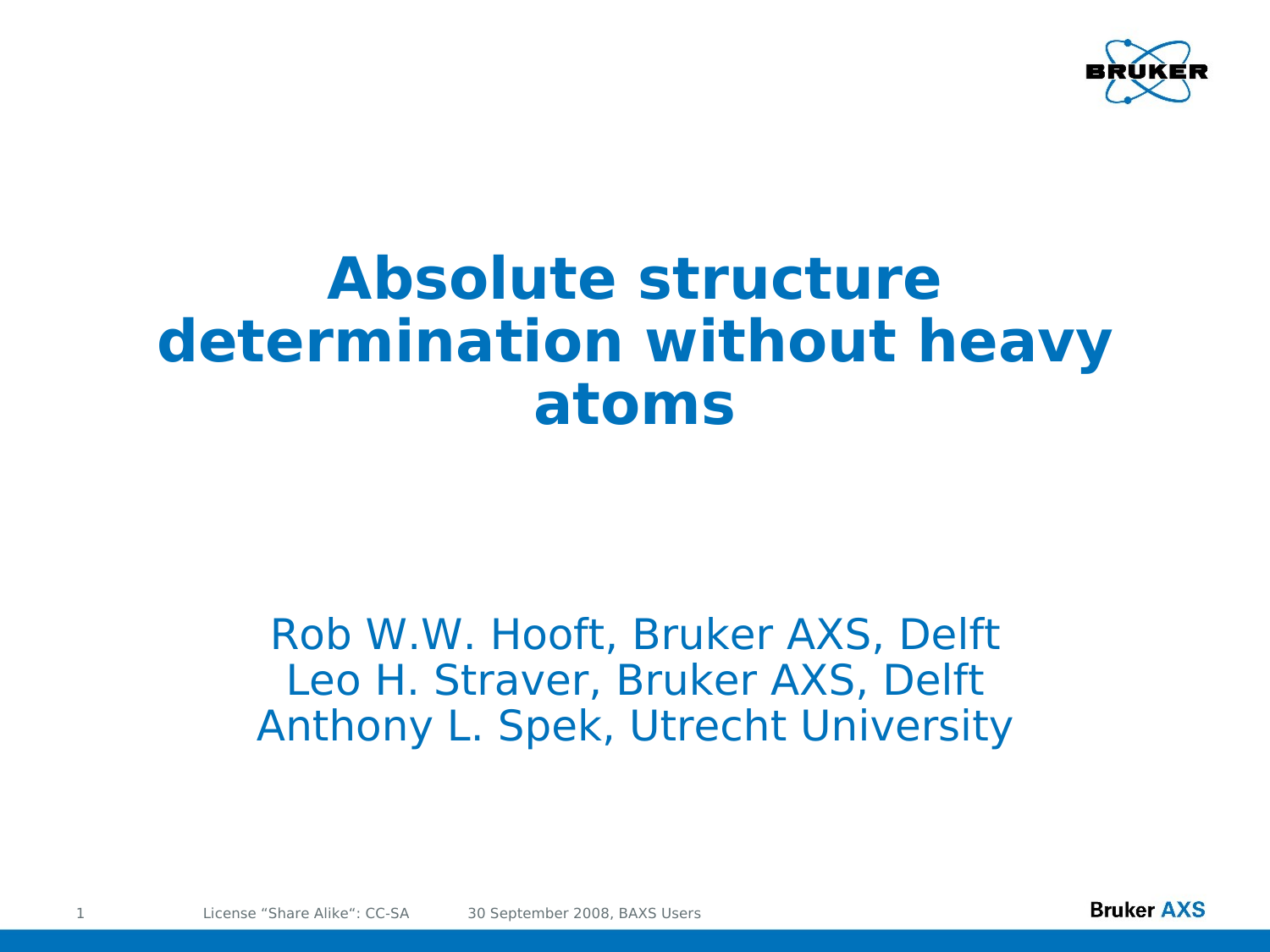

# **How our statistical analysis using Student's t-distribution can improve your absolute structure determinations.**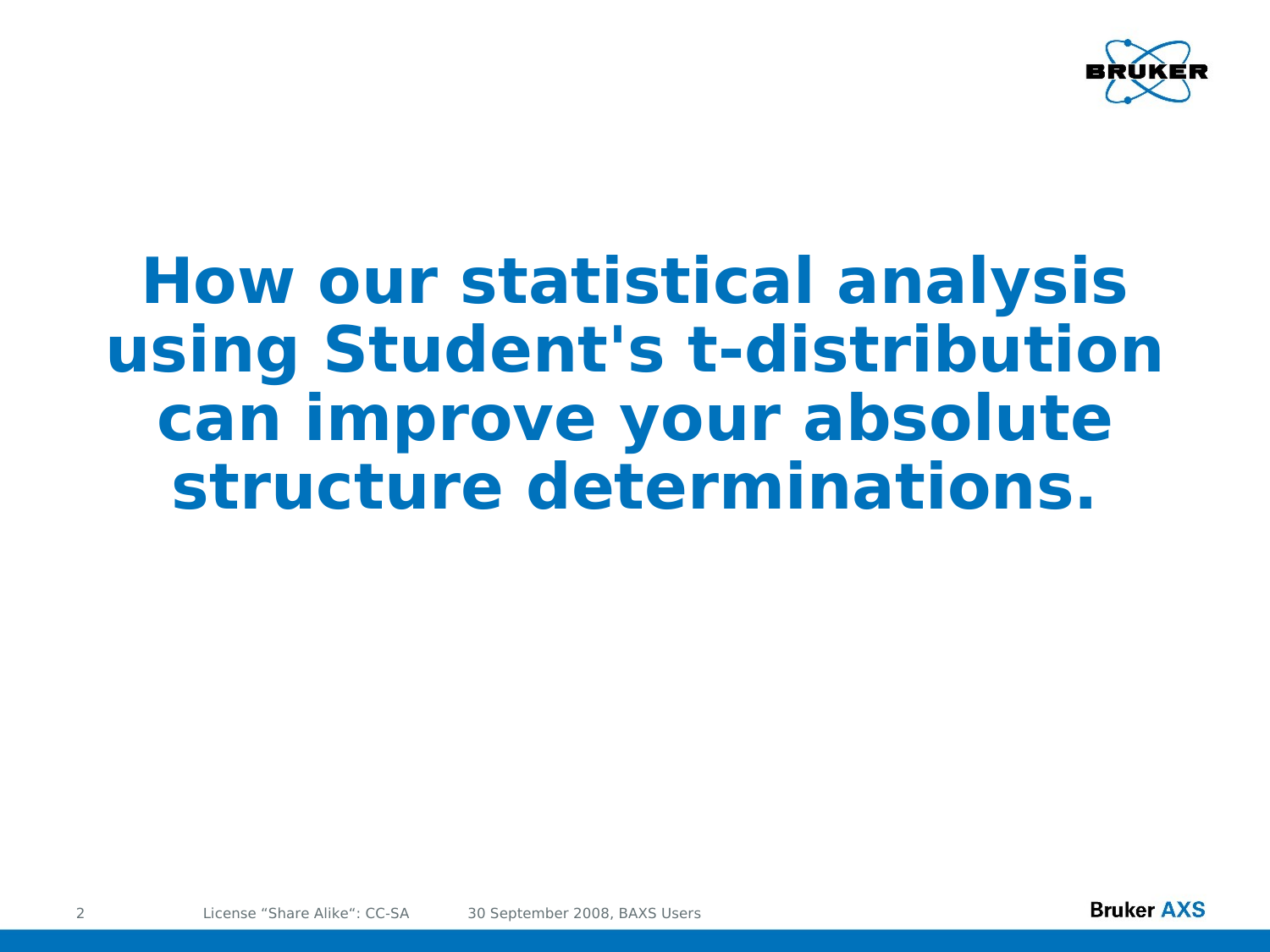

### The resonant scattering signal: f"

|                            | f"(CuKa) | f"(MoKa) |
|----------------------------|----------|----------|
| $ {\rm Se} $               | 1.14     | 2.23     |
| $\overline{\text{Cl}}$     | 0.70     | 0.16     |
| $ \overline{\mathcal{S}} $ | 0.56     | 0.12     |
|                            | 0.032    | 0.006    |
| N                          | 0.018    | 0.003    |
| $\overline{C}$             | 0.009    | 0.002    |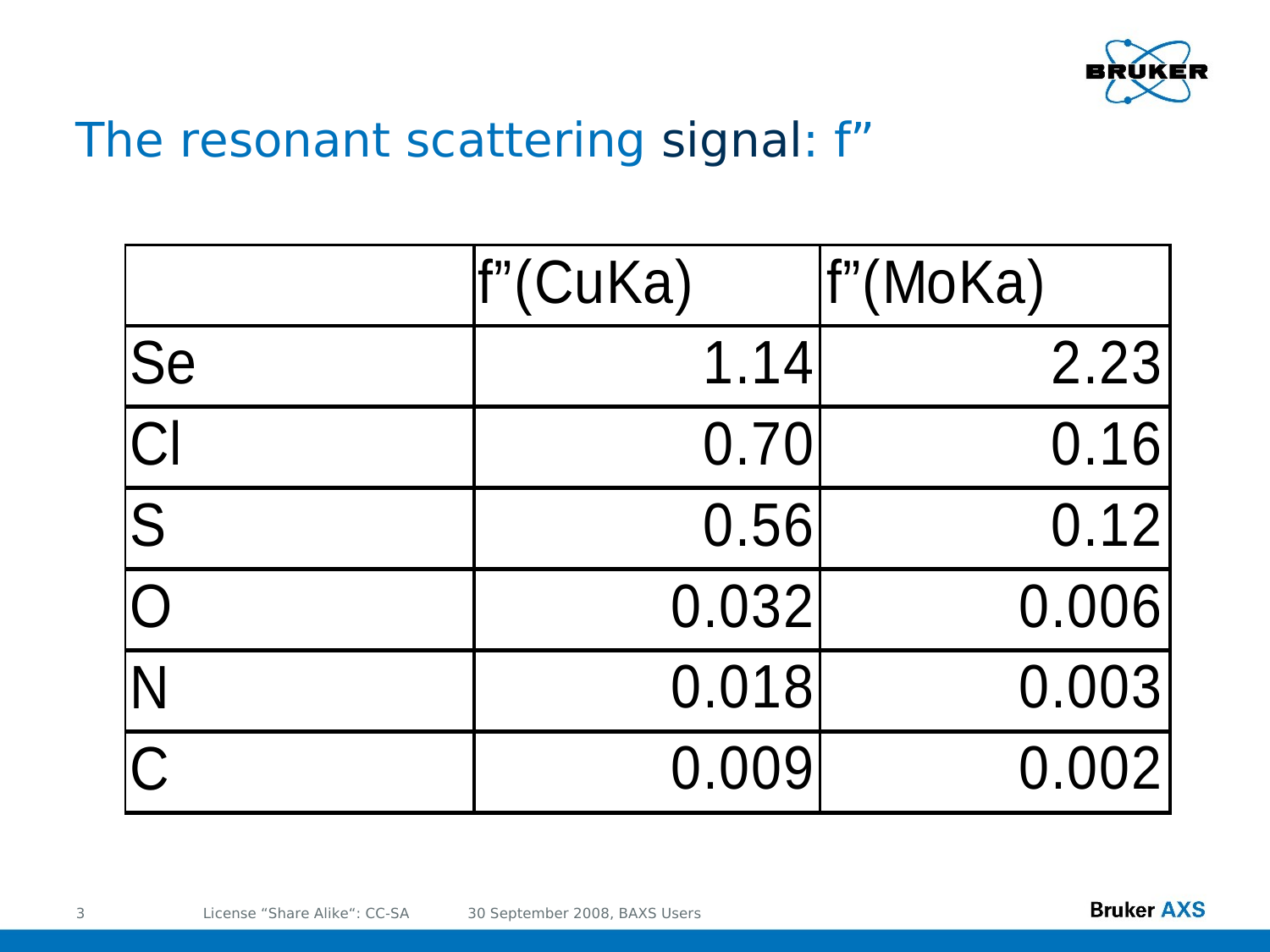

### Structure refinement

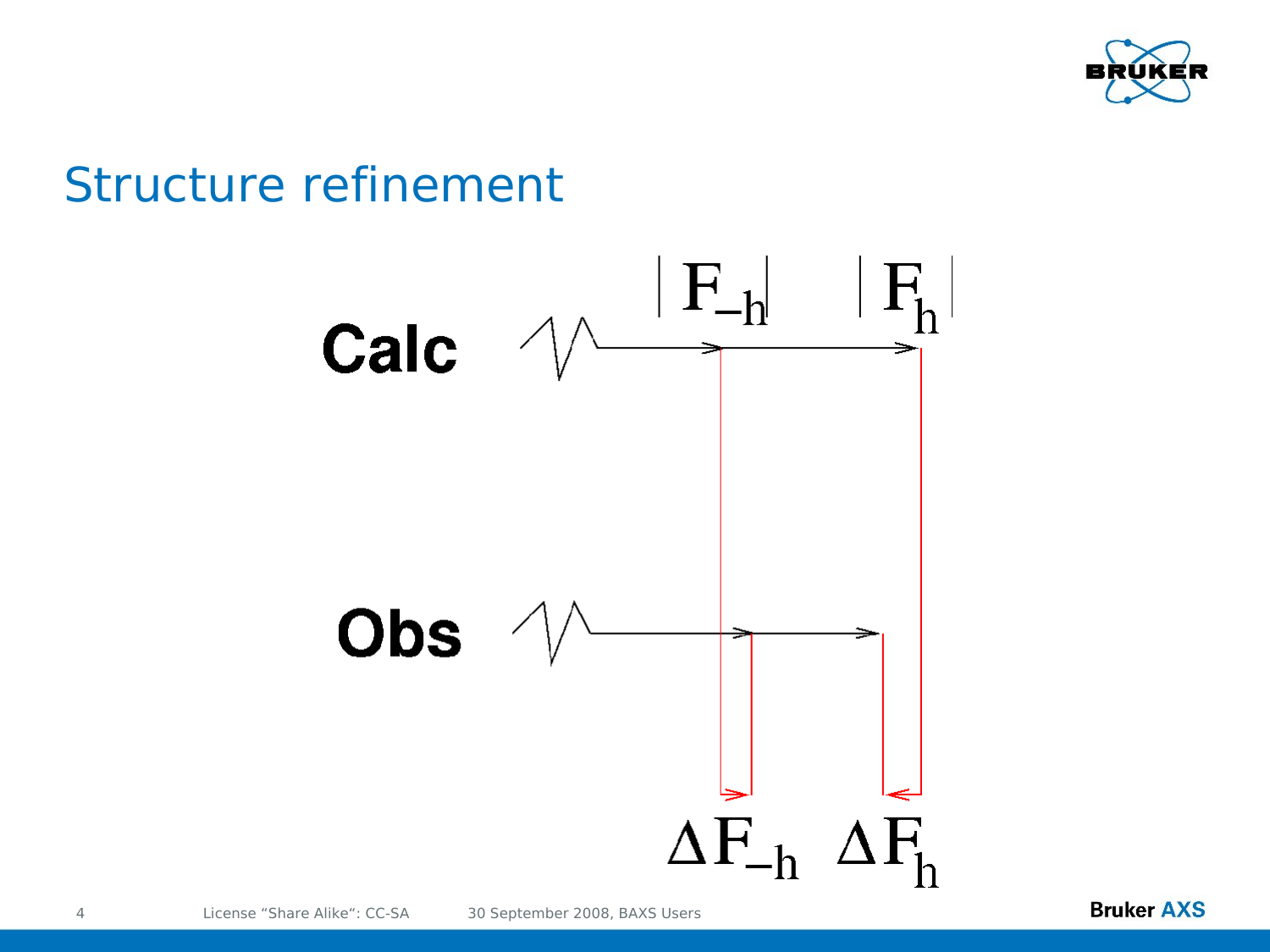

### Observed and calculated differences

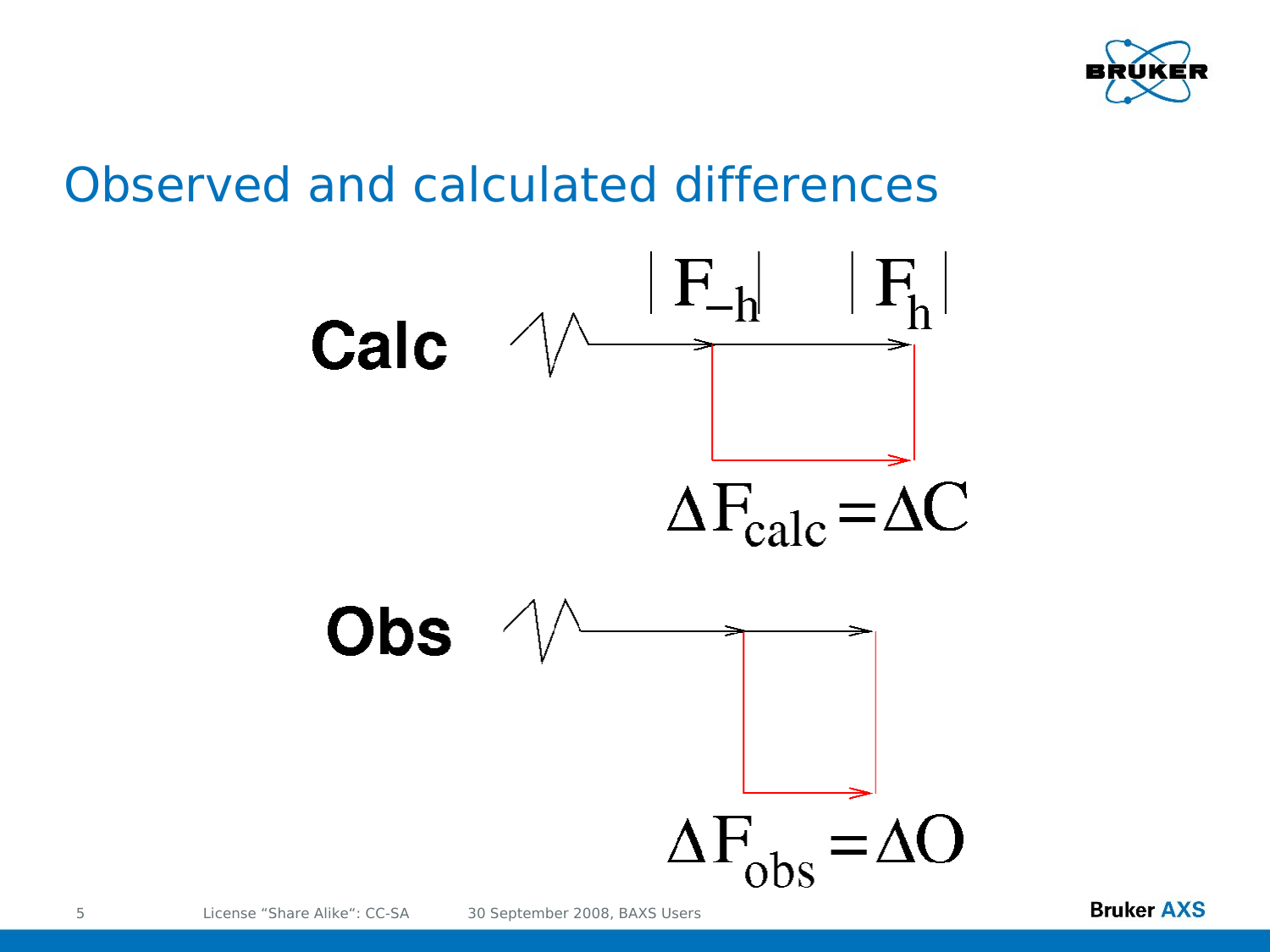

### Likelihood of correspondence

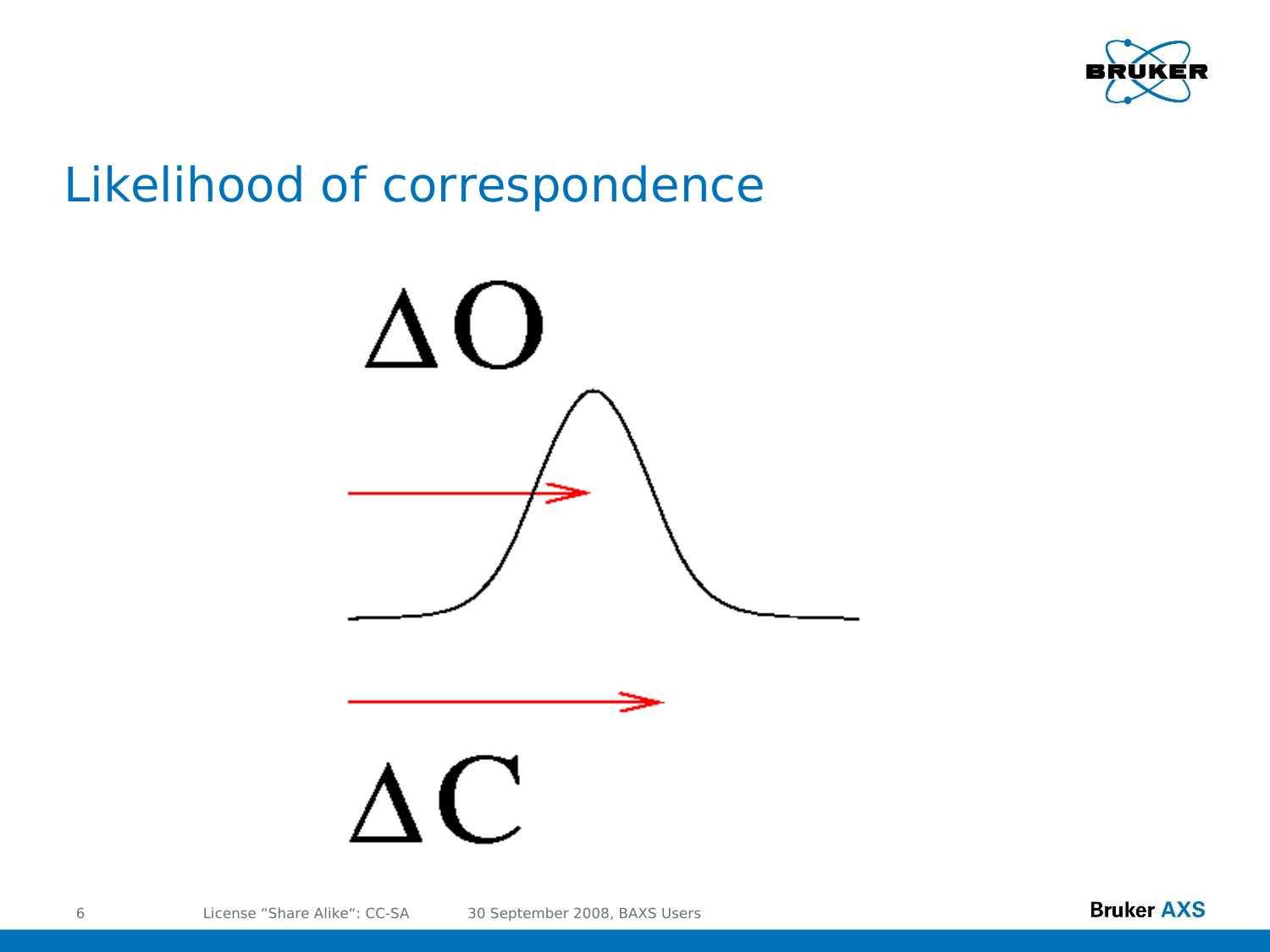

### Normal distribution for one reflection



- Multiply all probabilities for all reflection pairs.
- This can be extended to different structure models: **Inverted model**
	- replace ∆C by -∆C

#### **Mixed model**

multiply  $\Delta C$  by  $\gamma$ ; calculate best  $\gamma$  and y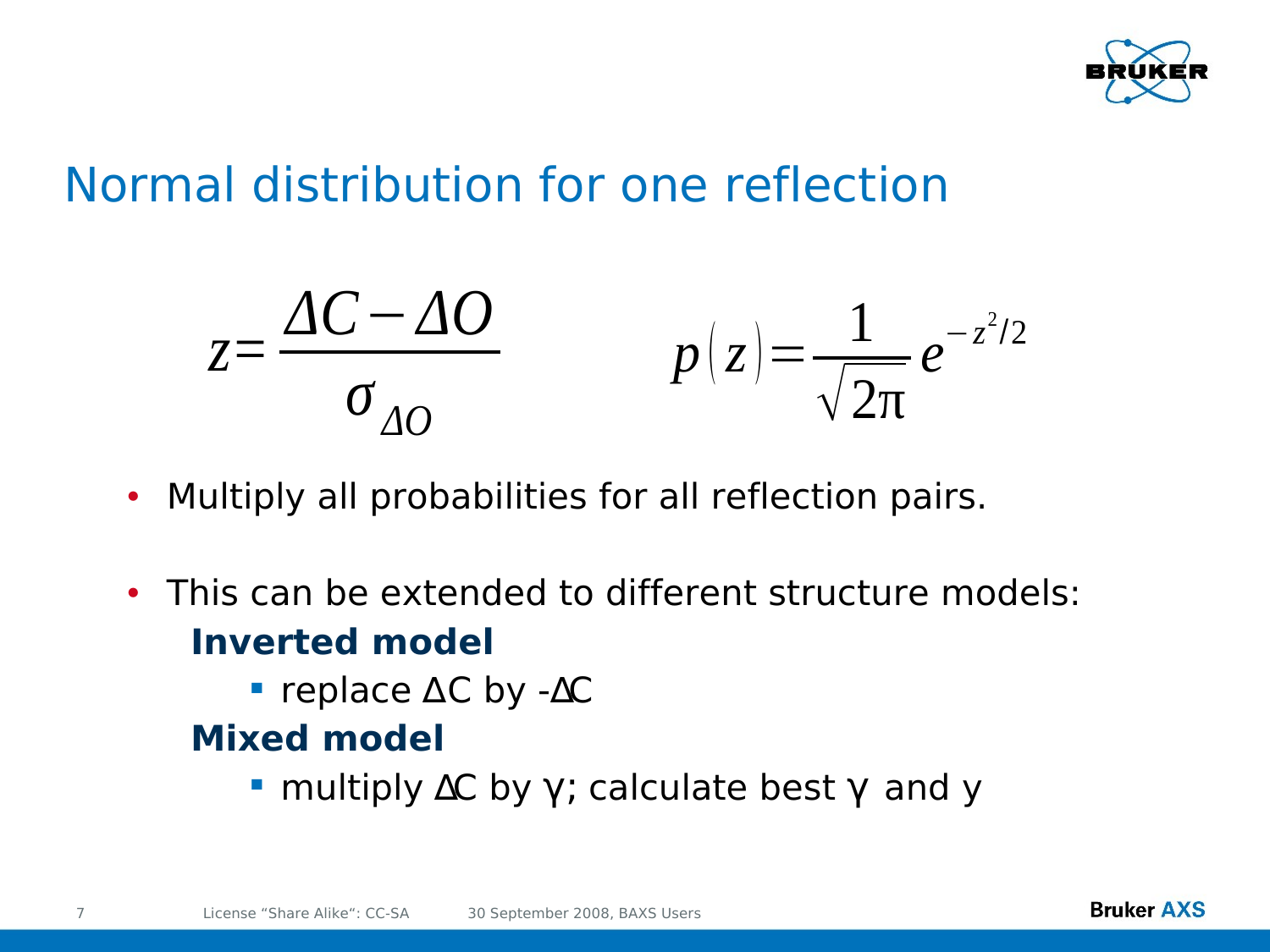

### Results for a very good measurement

Example: ammonium bitartrate ( $C_4H_9O_6N$ ), MoK $\alpha$ 

- Refined Flack x parameter: -0.1(9)
- Likelihood that the model is inverted:  $1 \times 10^{-10}$
- Value of y: -0.05(13)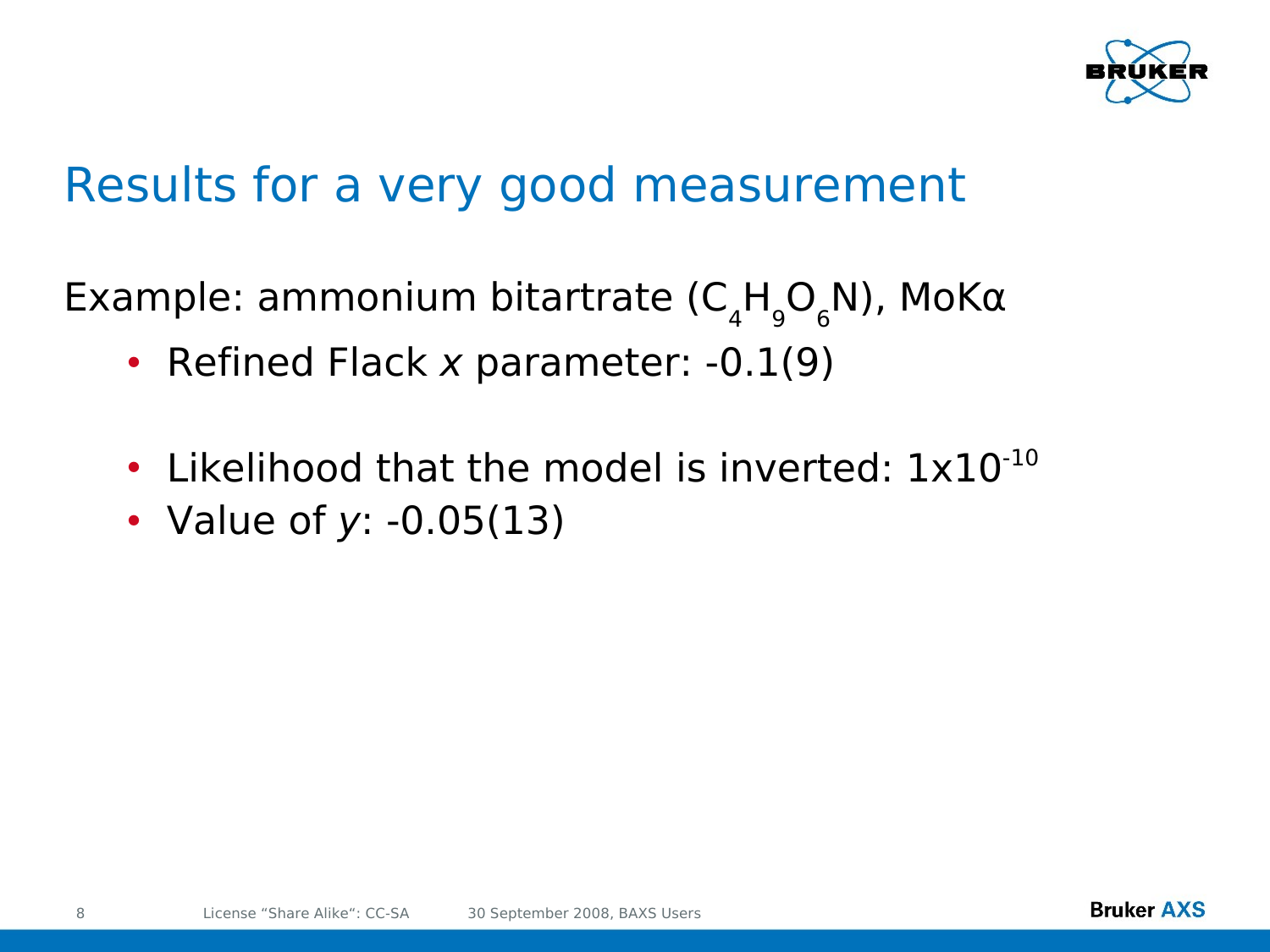

### Analysis of the deviations

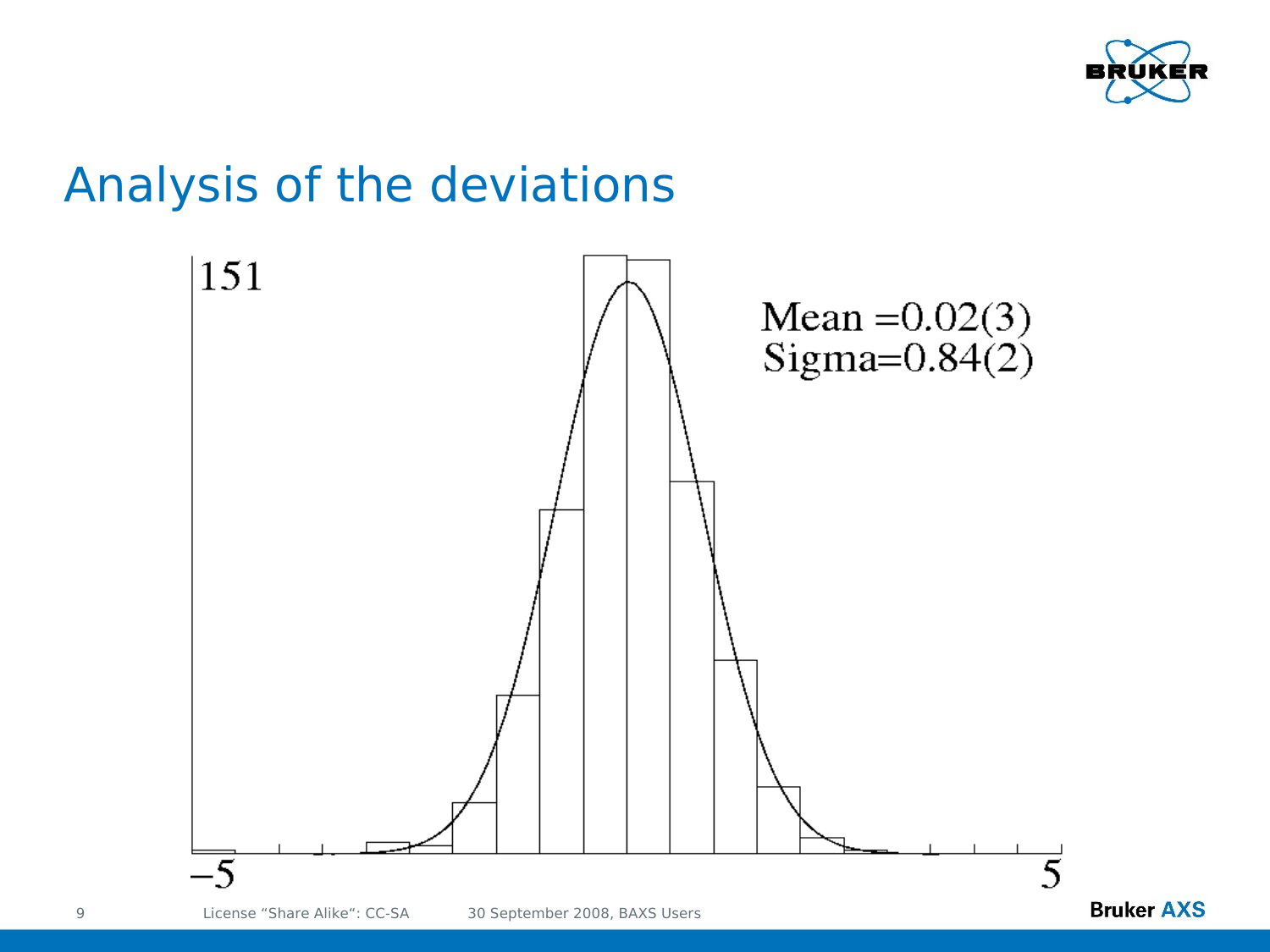

### Normal probability plot



10 License "Share Alike": CC-SA 30 September 2008, BAXS Users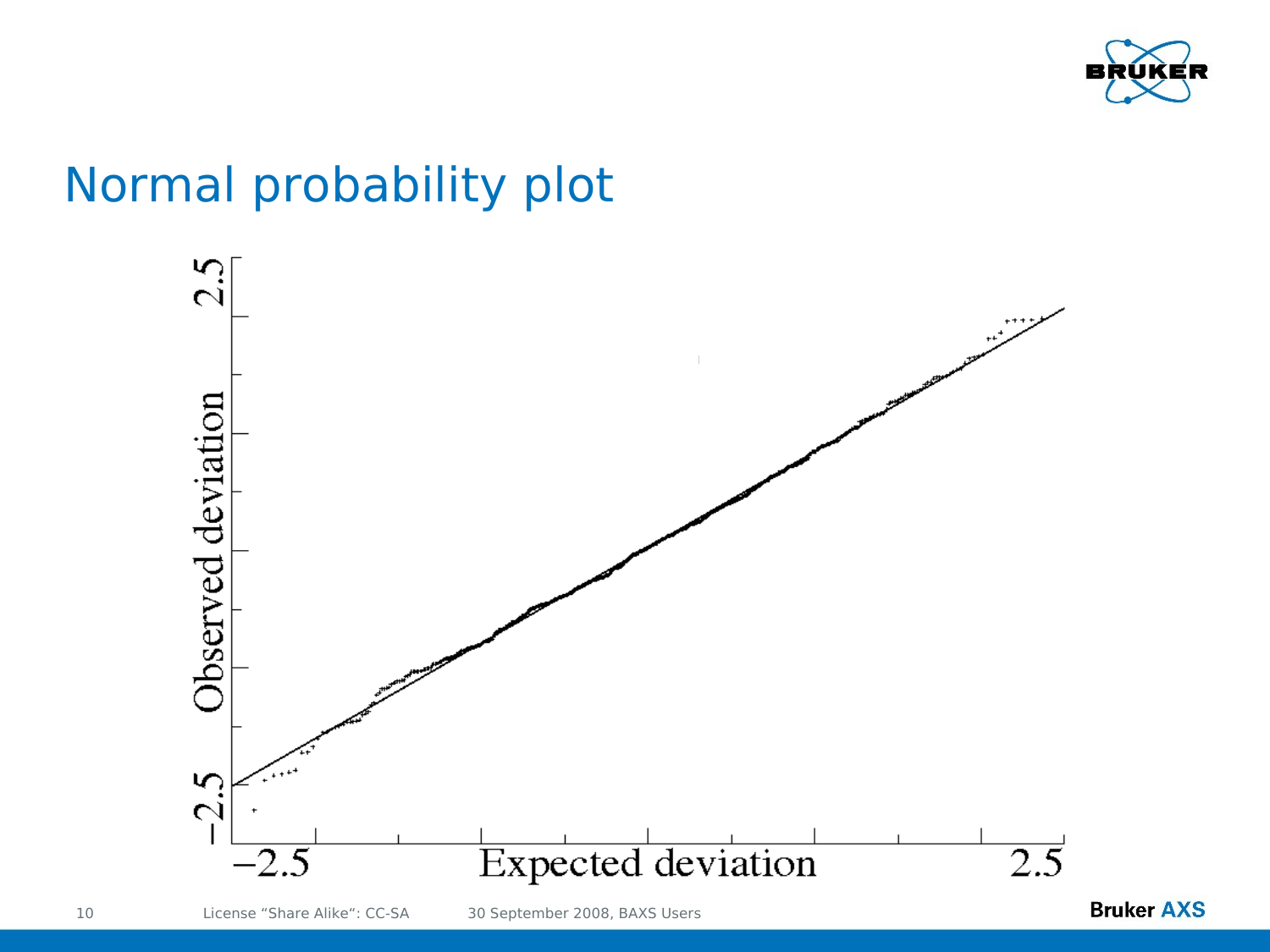

### So far...

Implemented in PLATON.

Great results for vast majority of structures.

- Sufficient signal from O, consistent statistics
- PLATON gives NPP slope and correlation
- Correction for slope < 1.0 roughly scales  $\sigma(y)$
- But: The accuracy of  $\sigma(F)$  is critical.
	- If the correlation is not around 0.999, there is nothing we can do to improve that.
		- **Probability is not reliable**
		- In extreme cases: assignment not reliable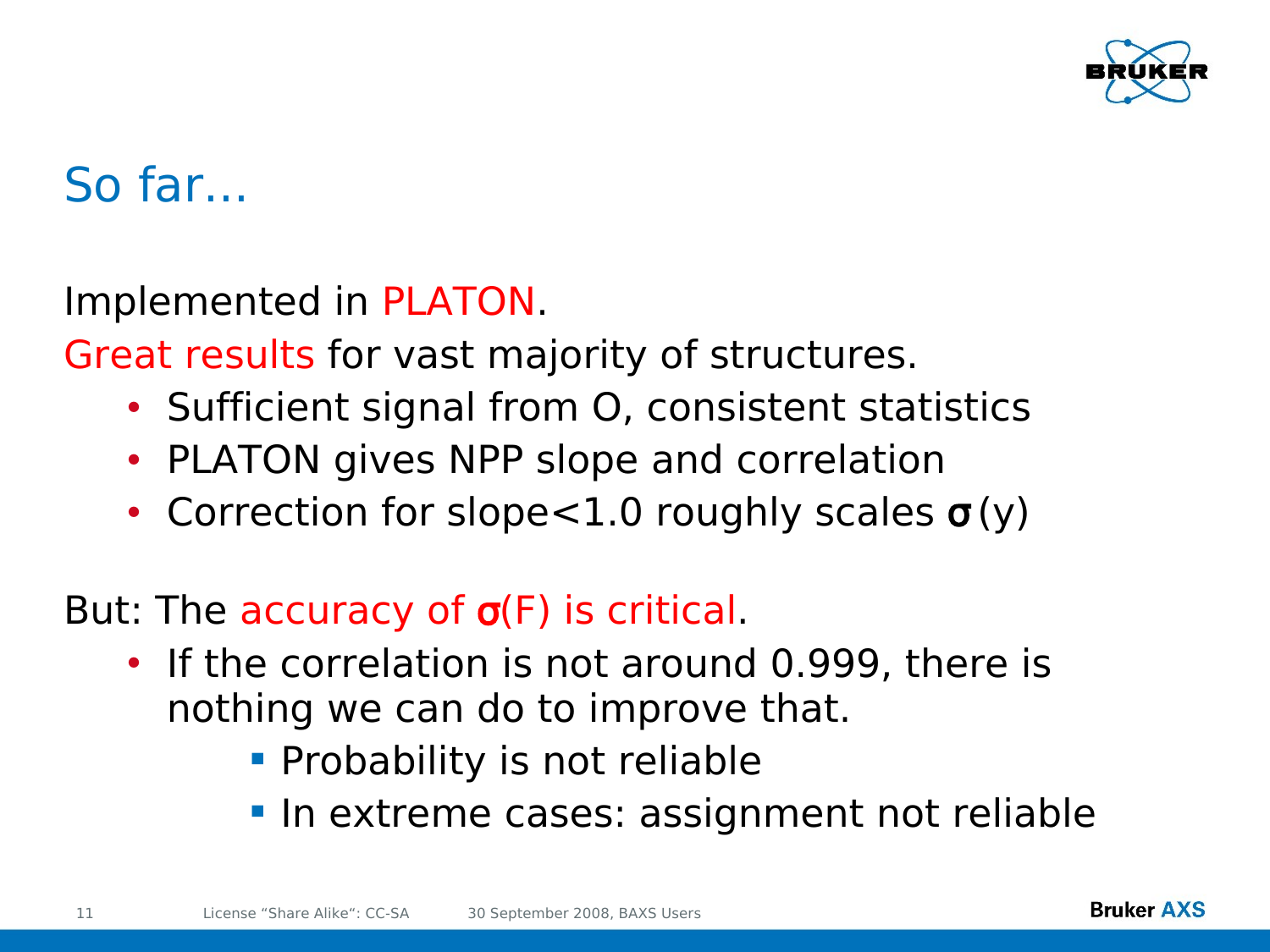

### A troubled example (thank you!)

Example: molecule containing sulphur, MoK $\alpha$ 

• Refined Flack x parameter: 0.17(14)

But our "old" analysis gives:

- A big red flag in the Normal Probability Plot
	- Correlation  $0.94 < 0.999$
	- Slope  $1.29 > 1.0$

And if we ignore that:

- Most likely an inversion twin
- Value of y: 0.42(15)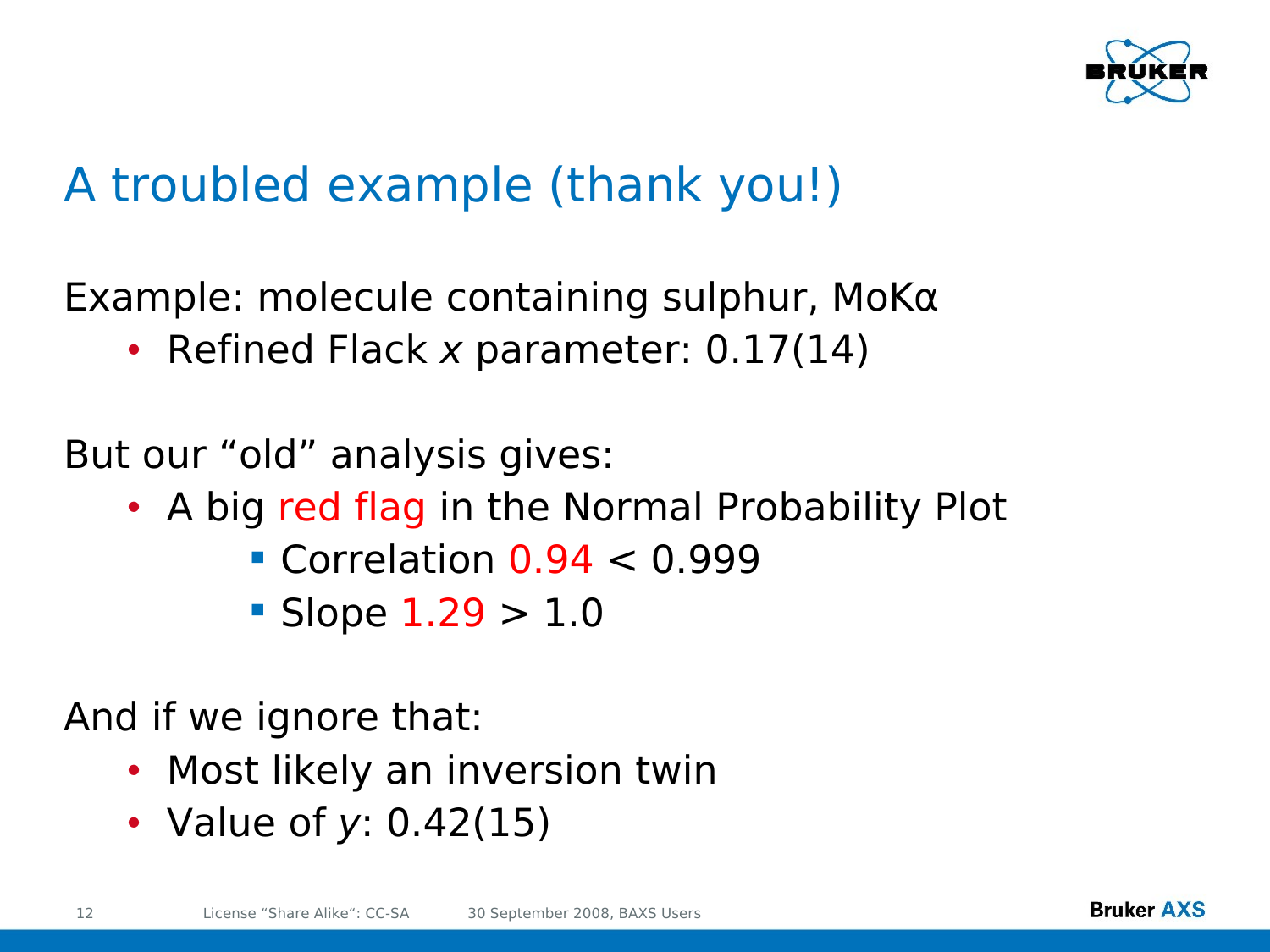

### Error analysis

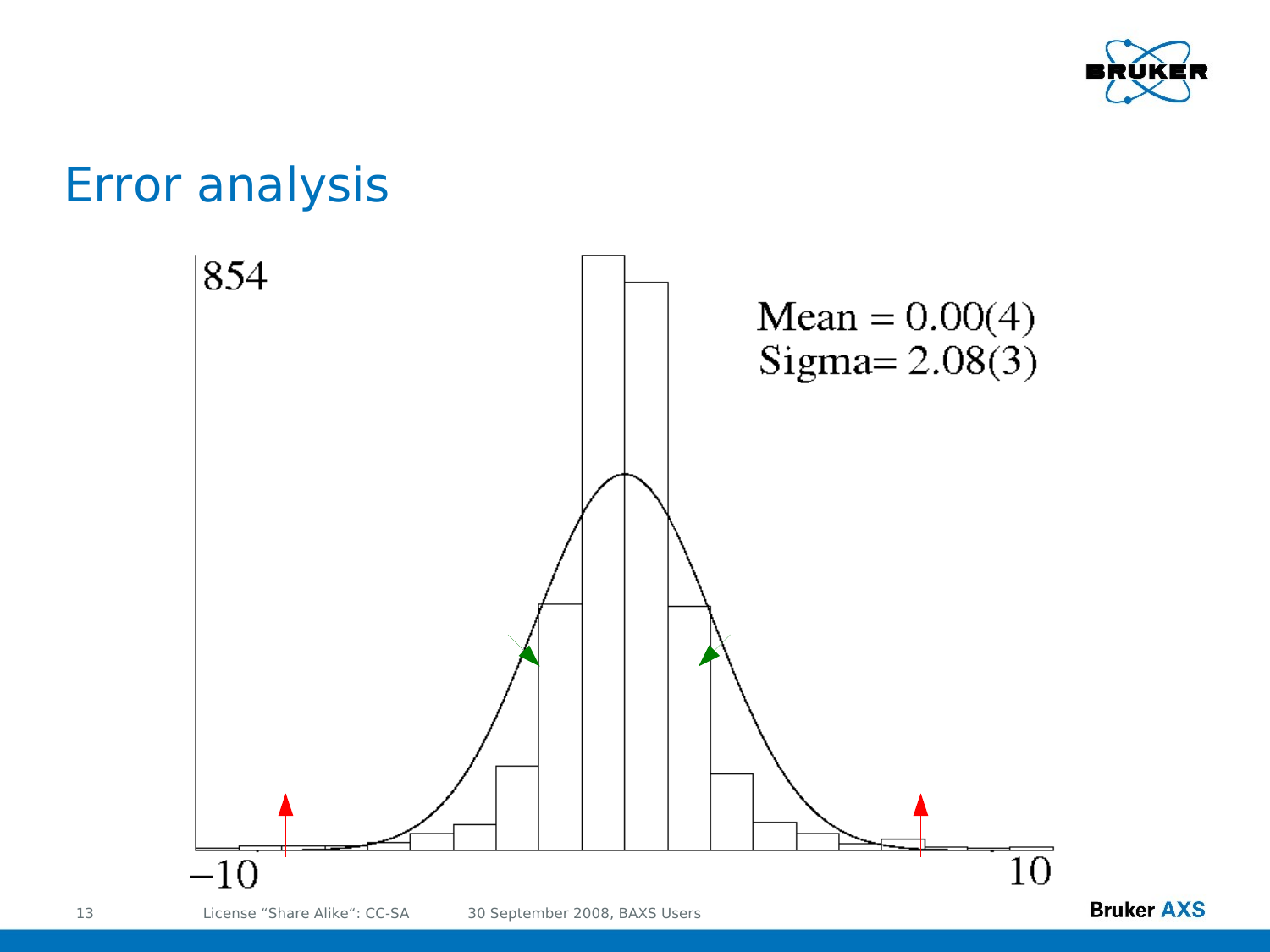

### Normal probability plot

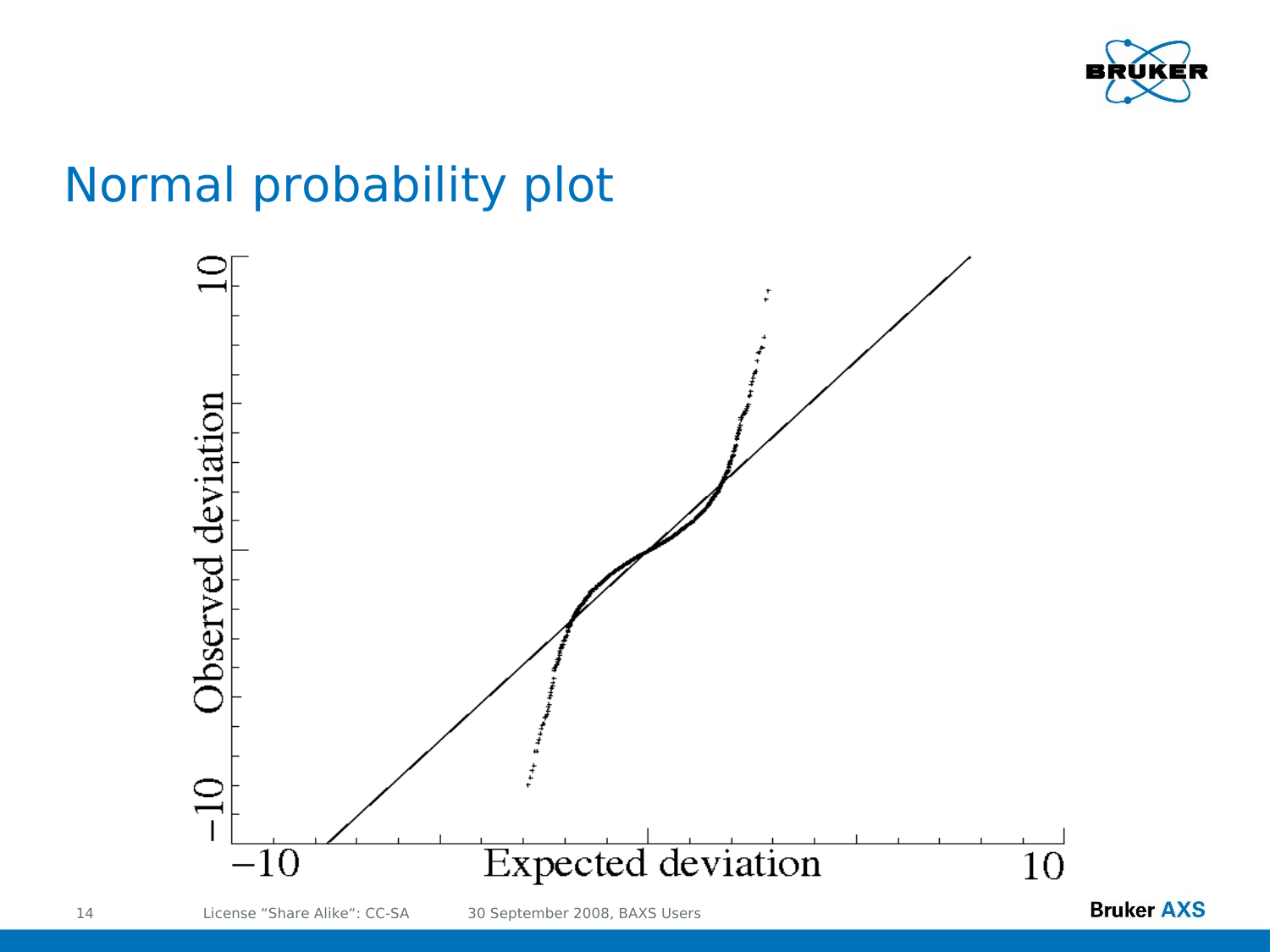

### Outlier statistics

One "wrong measurement", two models:  $z_{1}$ =10,  $z_{2}$ =11

#### • Gaussian statistics:

**p(z<sup>1</sup> ) = 7x10-23, p(z<sup>2</sup> ) = 2x10-27, ratio > 30000**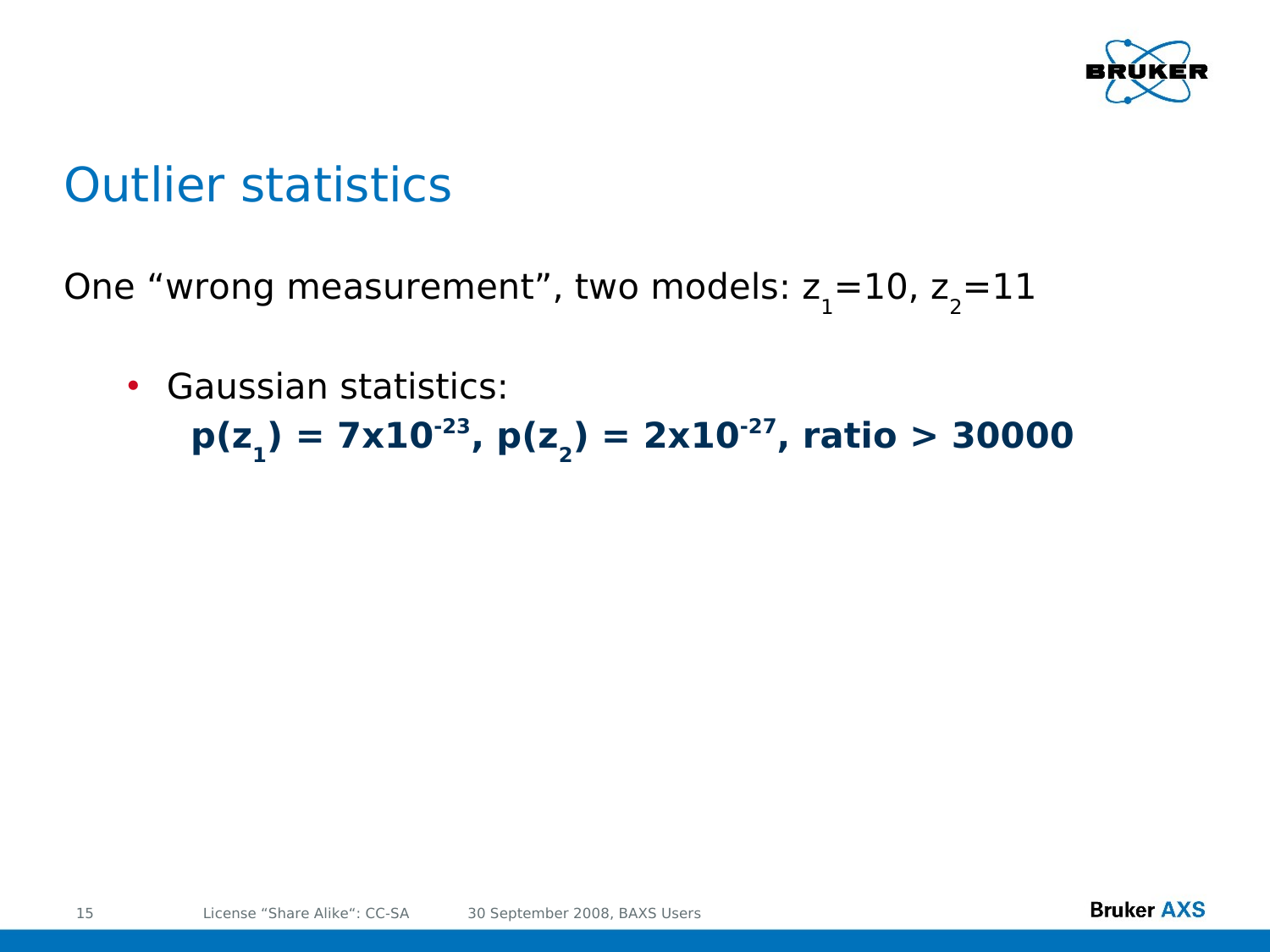

### Broaden the Gaussian view: "Student's t"

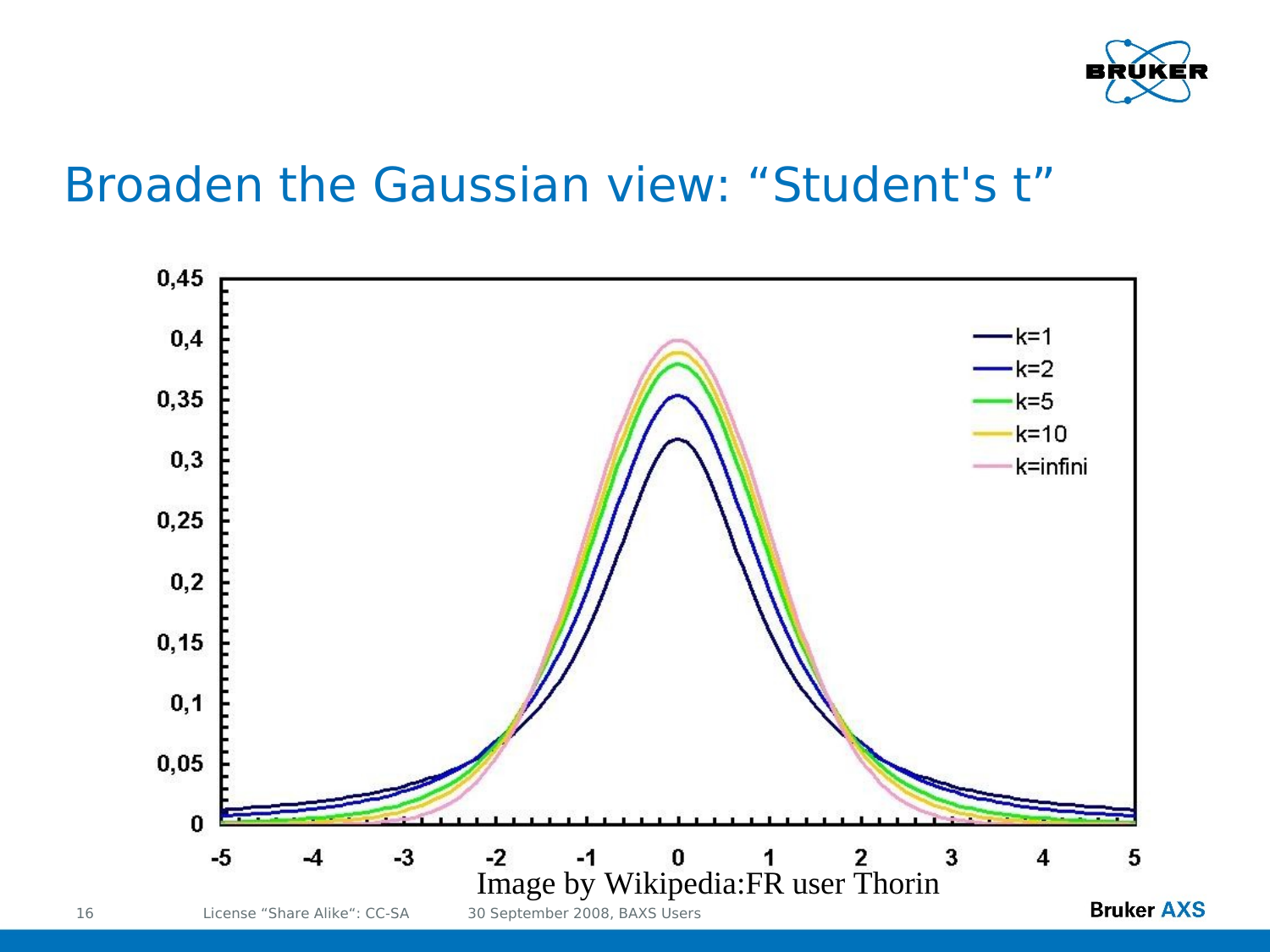

### Outlier statistics

One "wrong measurement", two models:  $z_{1}$ =10,  $z_{2}$ =11

• Gaussian distribution:

**p(z<sup>1</sup> ) = 7x10-23, p(z<sup>2</sup> ) = 2x10-27, ratio > 30000**

- Student's t-distribution,  $v=10$ :  $p(z_1) = 3x10^{-9}$ ,  $p(z_2) = 5x10^{-10}$ , ratio = 5
- Student's t-distribution,  $v=3$ :

**p(z<sup>1</sup> ) = 3x10-4, p(z<sup>2</sup> ) = 2x10-4, ratio = 1.4**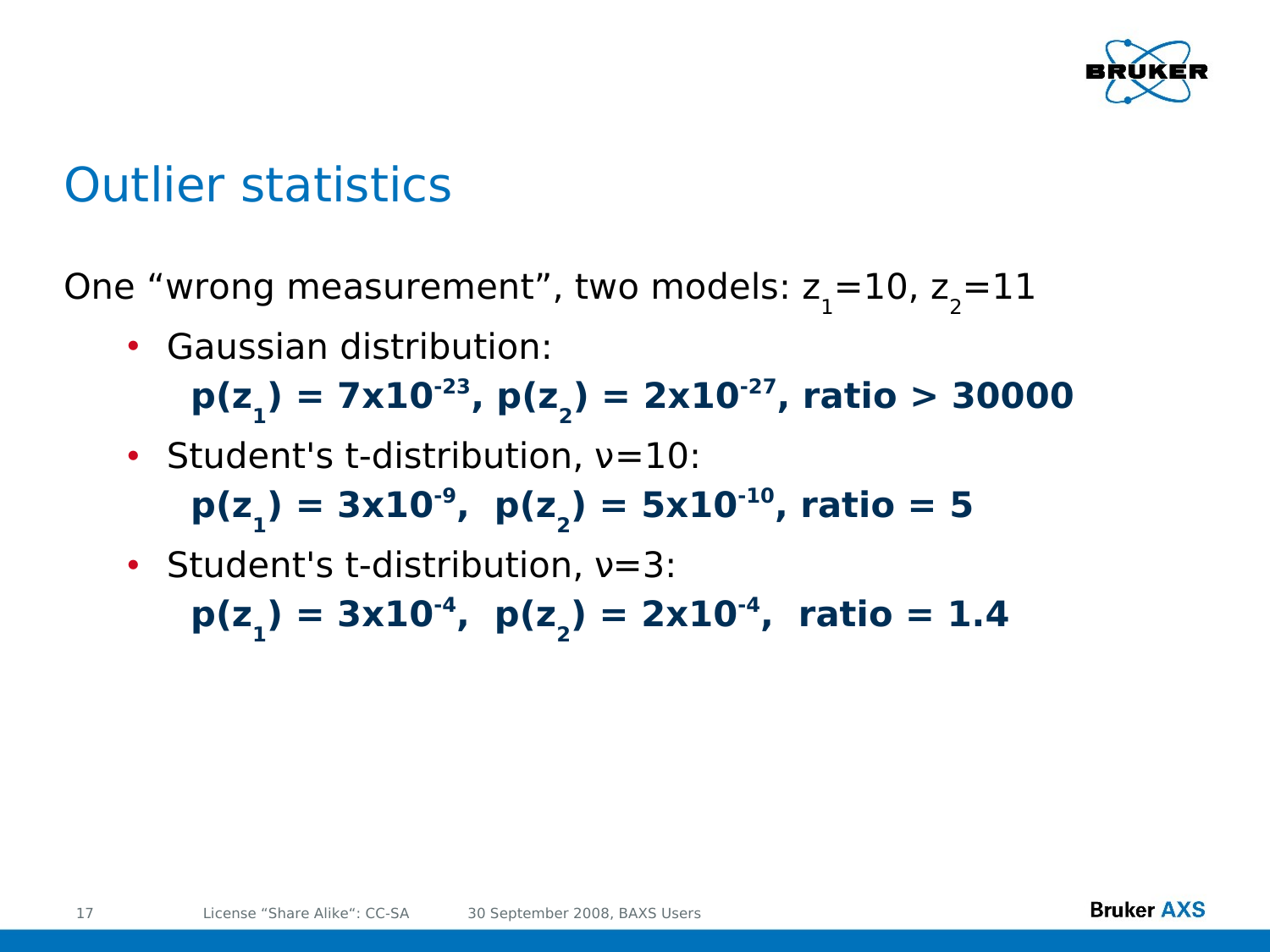

## Normal probability plot, revisited

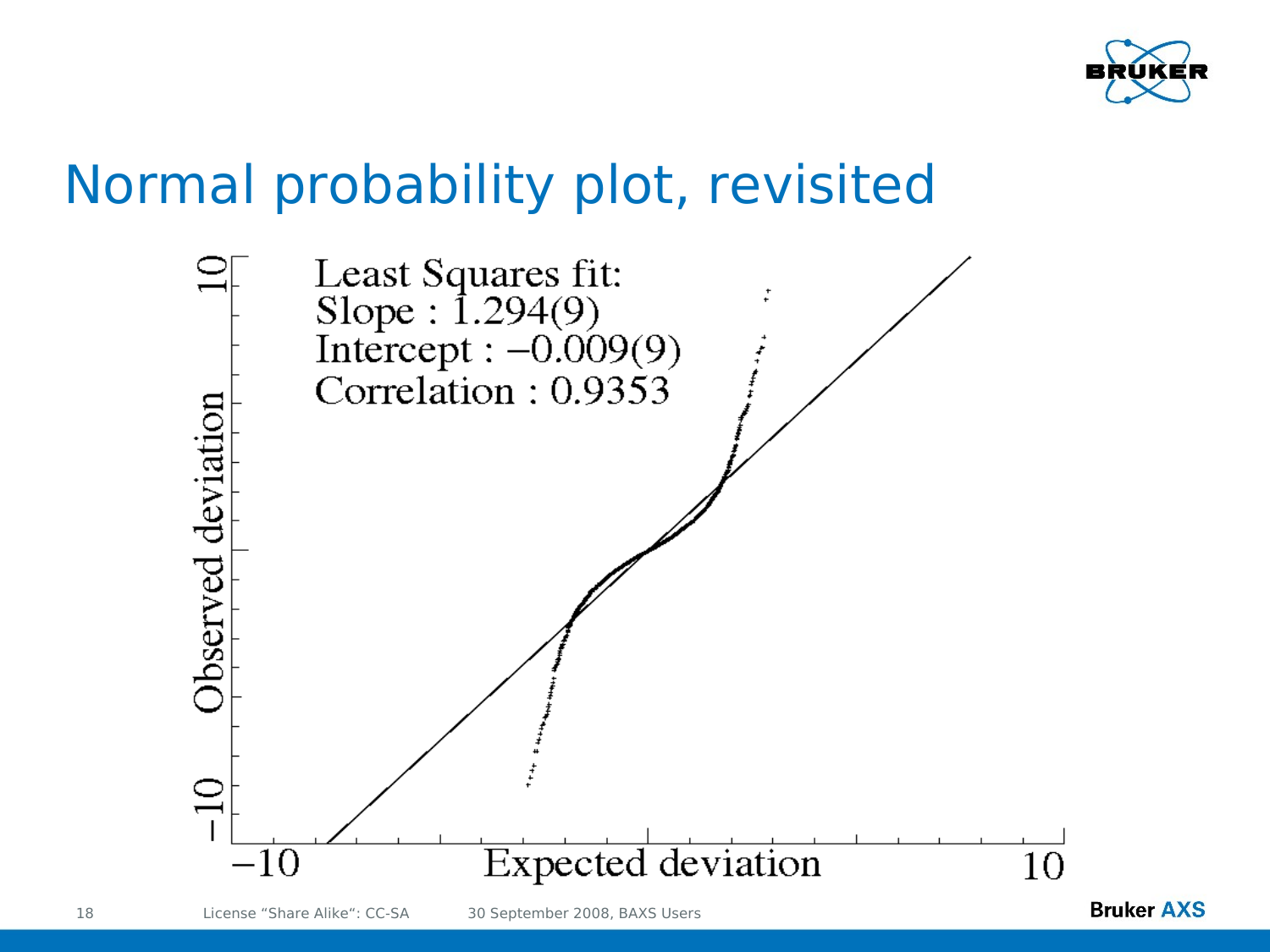

## Step 1: Plot using Student's t,  $v=2.2$



19 License "Share Alike": CC-SA 30 September 2008, BAXS Users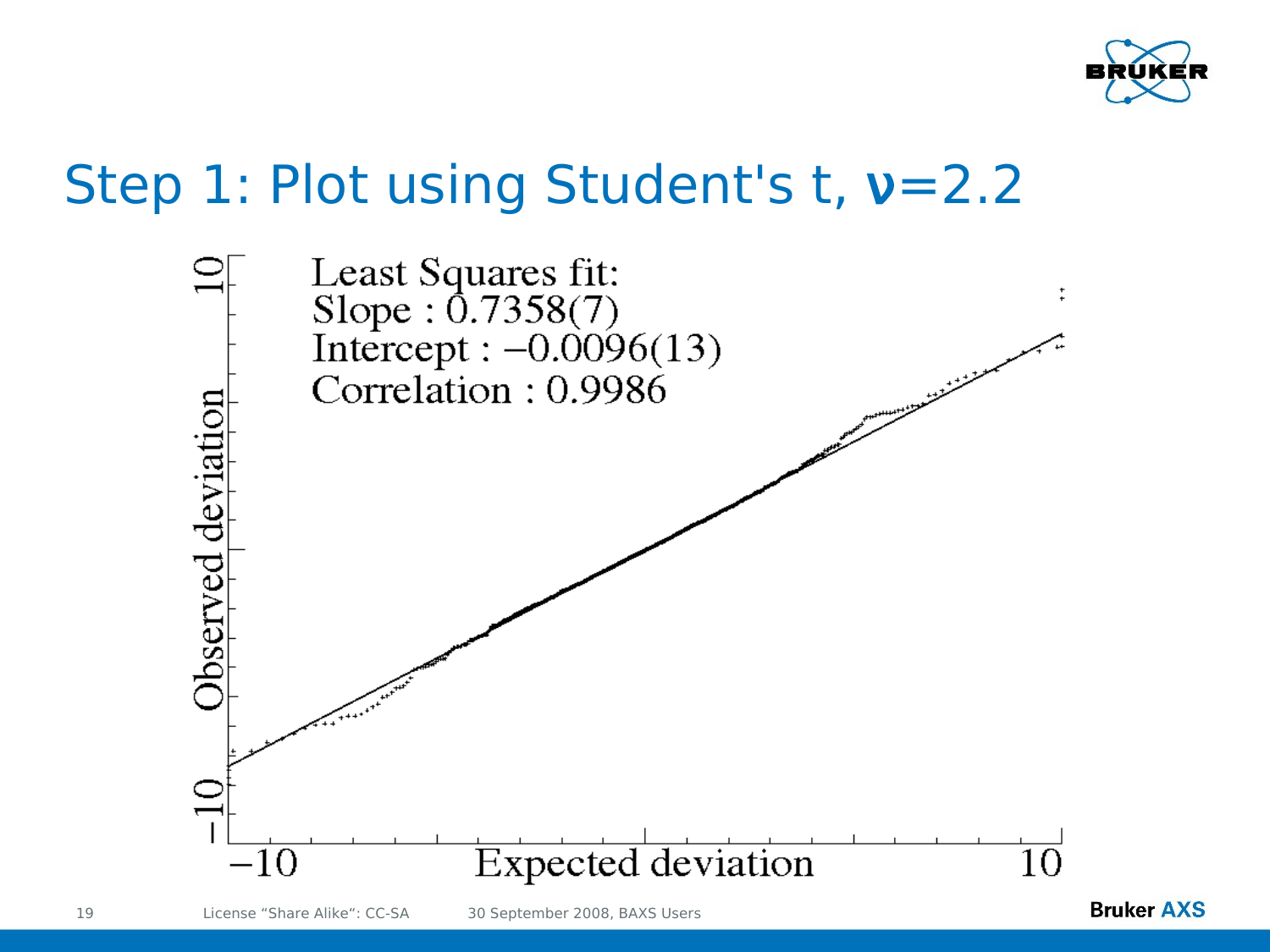

### Step 2: The probability distribution

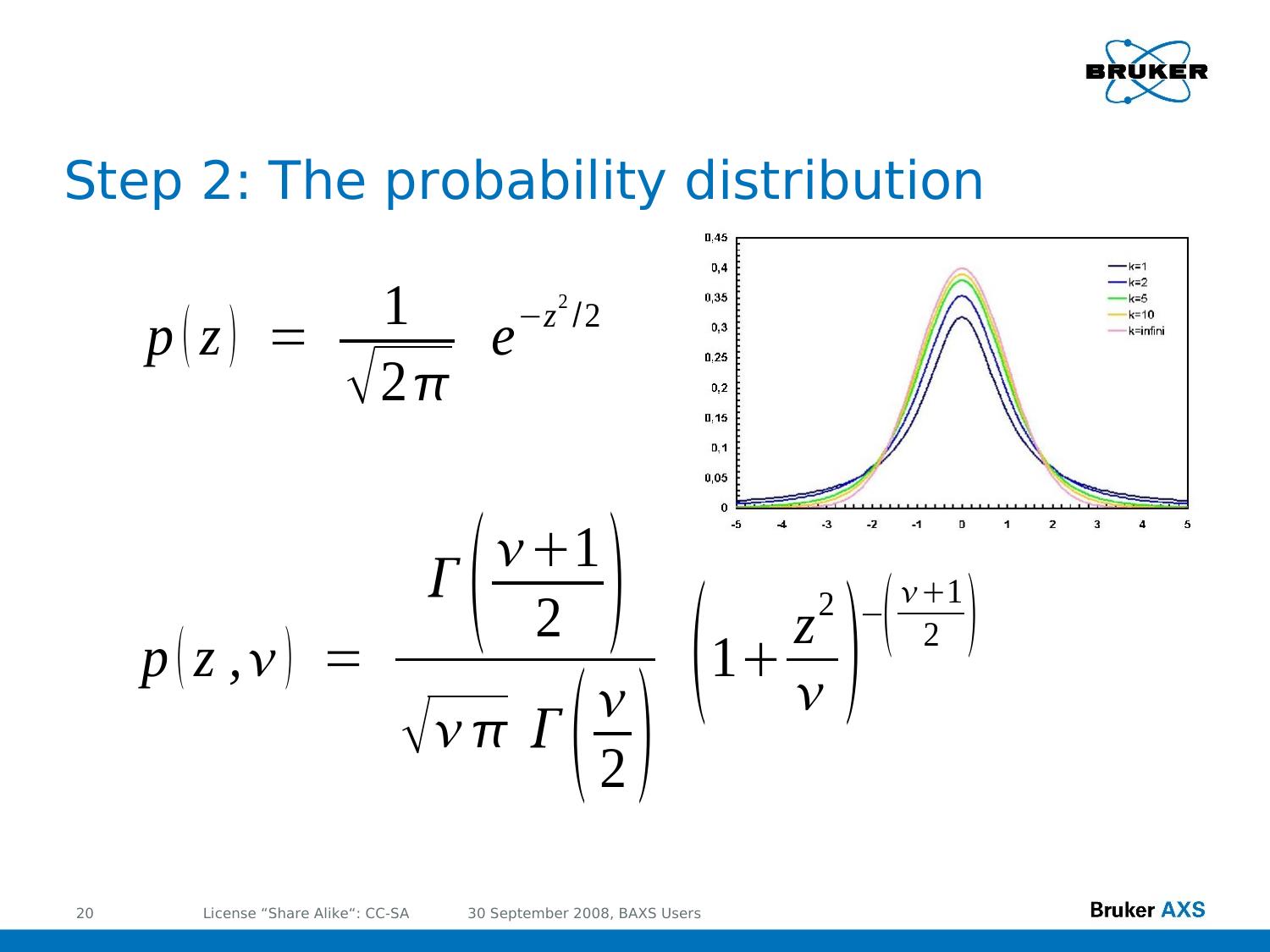

### Results after moving to Student's t-statistics

Example: molecule containing sulphur, MoKα

• Refined Flack x parameter: 0.17(14)

Our optimized analysis gives:

- $v = 2.2$
- Probability the model is inverted:  $4\times10^{-6}$
- Value of y: 0.10(18)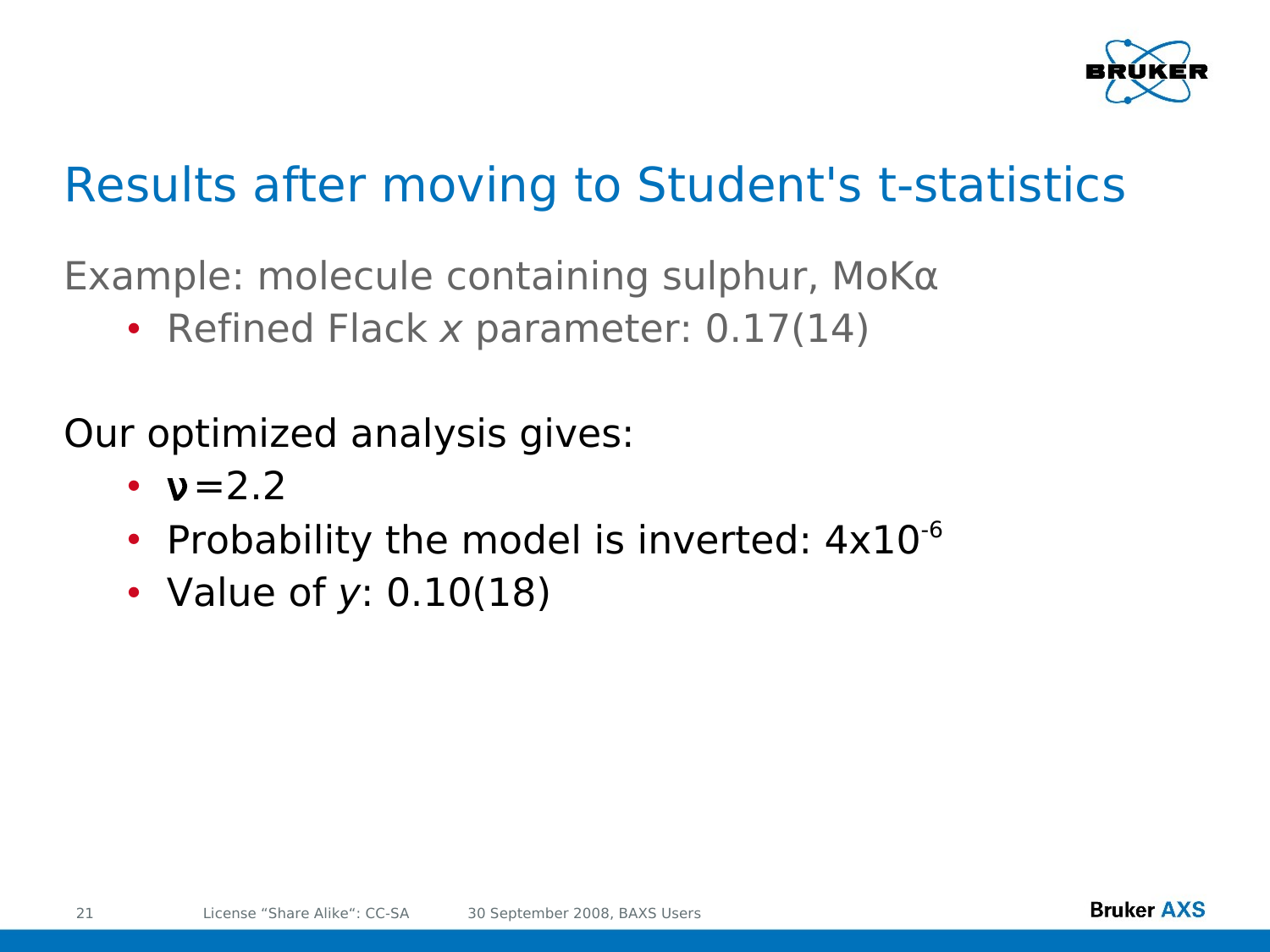

# **Experience**

#### A dozen structures tested (3 "red flags", 9 good):

- Optimized ν values:
	- **2-5 for "red flags"**
	- **12-300 for good cases**
- Correlation:
	- $\blacksquare$  0.93  $\rightarrow$  0.998; 0.95  $\rightarrow$  0.991; 0.995  $\rightarrow$ 0.9996
	- **2.6x better on average for good structures.**
- $\bullet$   $\sigma(y)$ :
	- **Reduced by 7% for bad cases**
	- **Increased by 1% for good cases**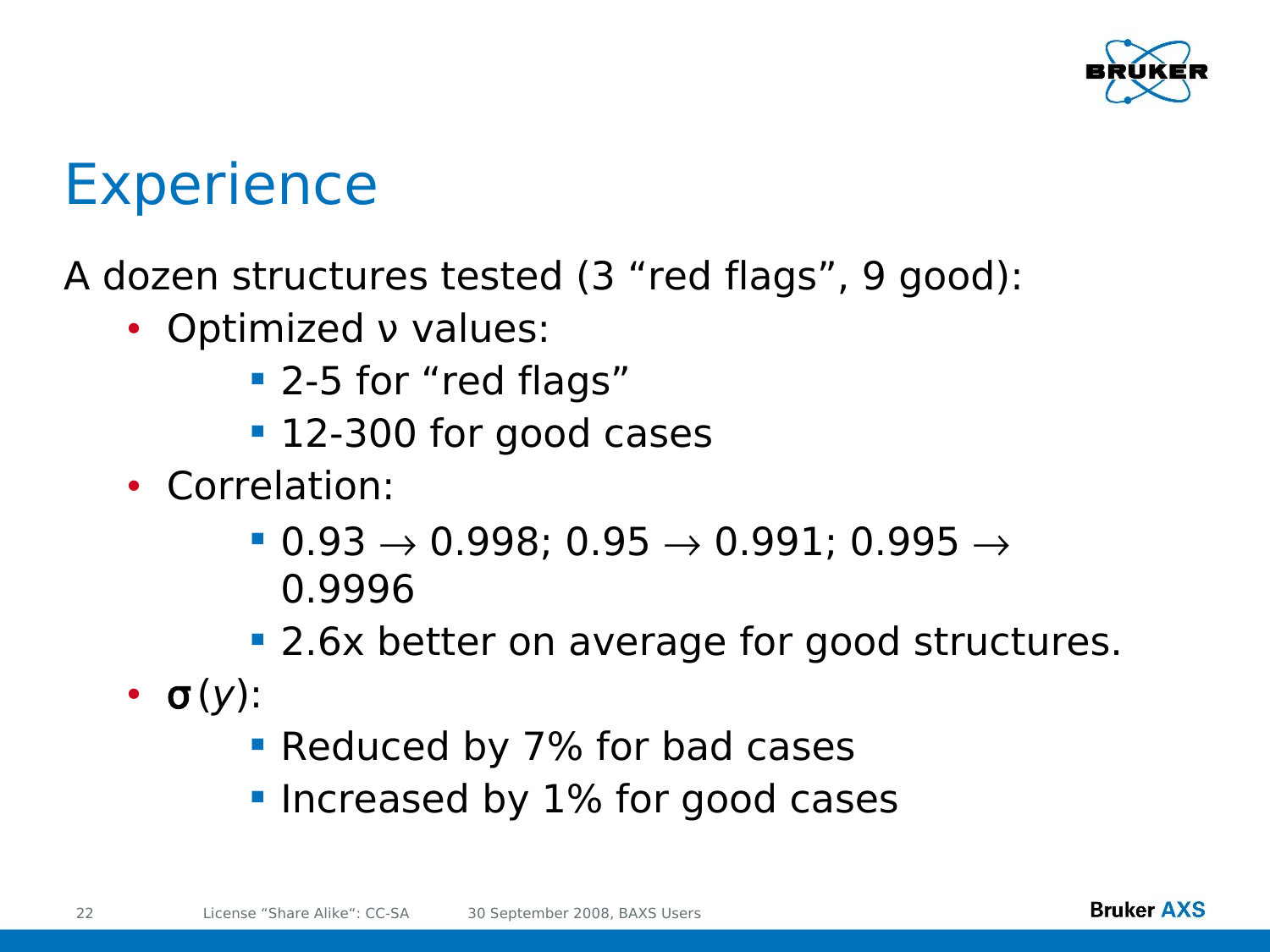

## Experience with general racemic mixtures

I, MoKα, f"=1.81, F(000)=1640, P2<sub>1</sub>

- Flack refinement: x=0.185(9)
- Our analysis:  $y=0.185(5)$  [ $v=27$ , r=0.99995]

Pt, MoK $\alpha$ , f"=8.39, F(000)=2631, P2<sub>1</sub>2<sub>1</sub>2<sub>1</sub>

- Flack refinement: x=0.248(5)
- Our analysis: y=0.239(3) [v=73, r=0.99996]

S, CuK $\alpha$ , f"=0.56, F(000)=1744, Pca2<sub>1</sub>

- Flack refinement:  $x=0.346(7)$
- Our analysis:  $y=0.3459(17)$  [ $y=41$ ,  $r=0.99994$ ]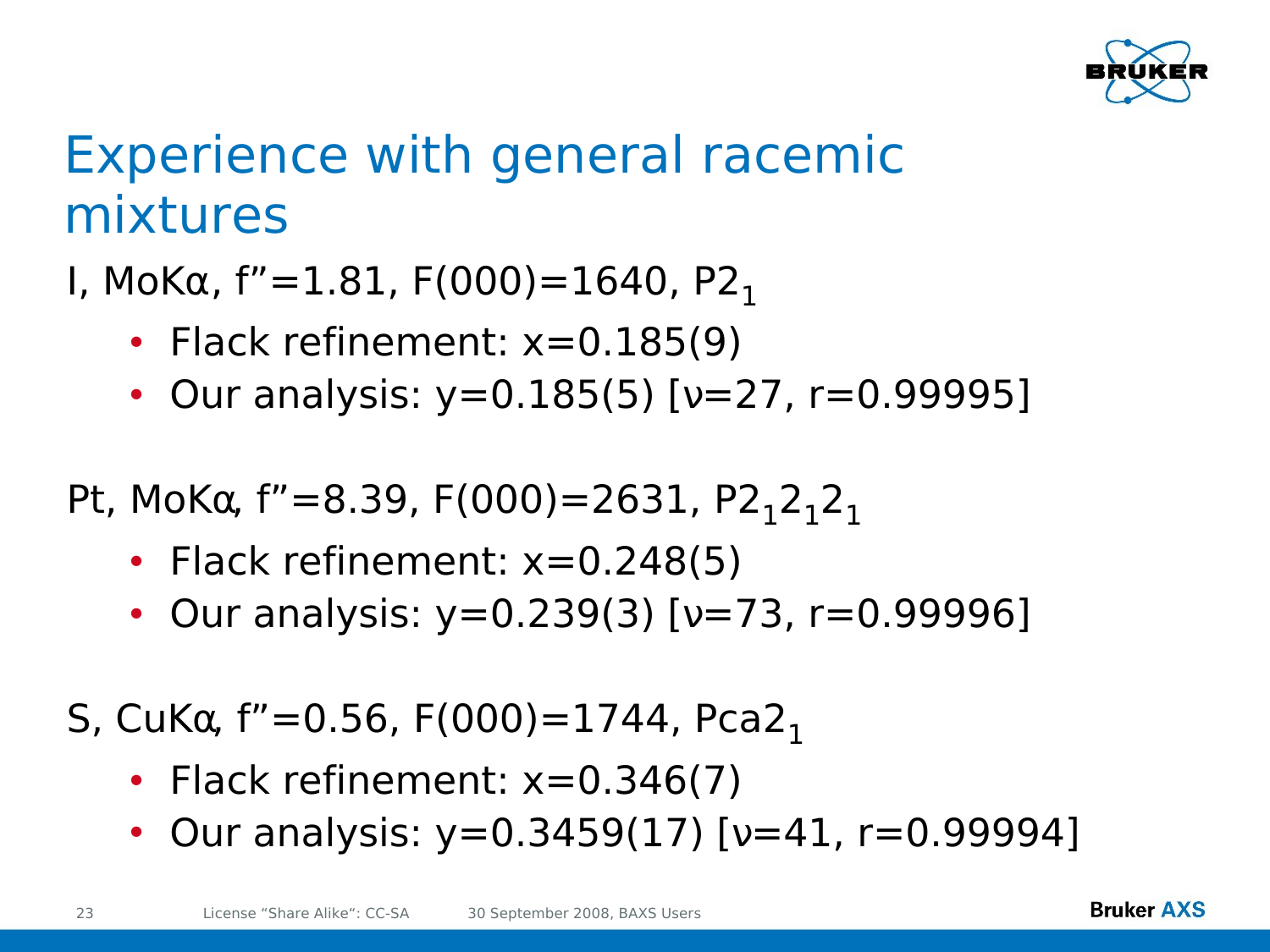

# Can we learn more?

- Standard deviation
	- $\blacksquare$  More relevant than for the y=0 case!
- Calculate relative probability of  $y=0$ ,  $y=0.5$ or  $y=1$ 
	- $\cdot y=0.185(5)$ :  $p(y=0) = 10^{-258}$
	- $\bullet$  y=0.239(3): p(y=0) = 10<sup>-1149</sup>
	- $\blacktriangleright$  y=0.3459(17): p(y=0.5) = 10<sup>-1628</sup>
- What else?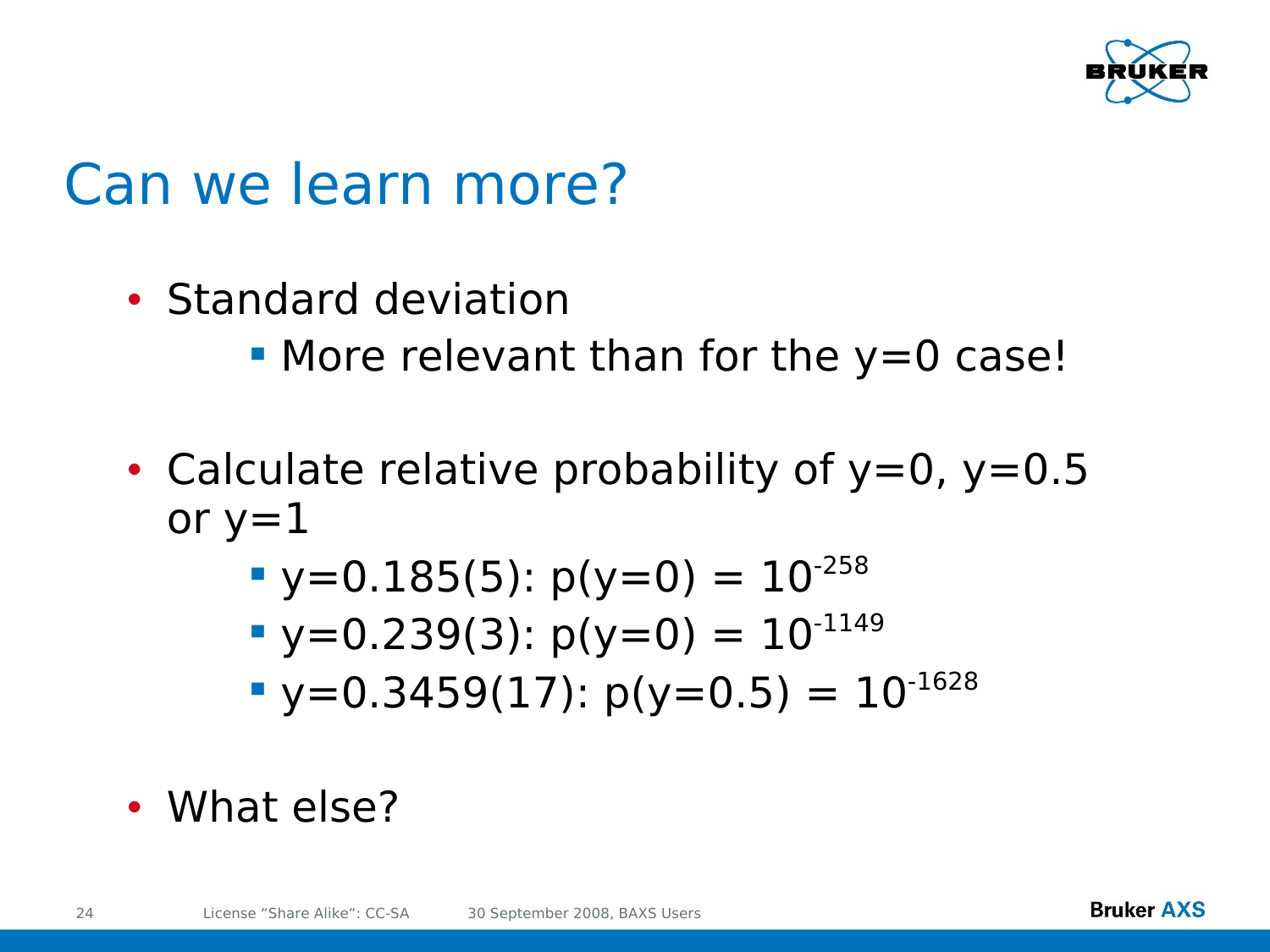

# **Statistical analysis of Bijvoet differences allows absolute structure determination of light atom (CHNO) structures.**

# **Using Student's t-distribution makes results even better.**

**http://www.absolutestructure.com/**